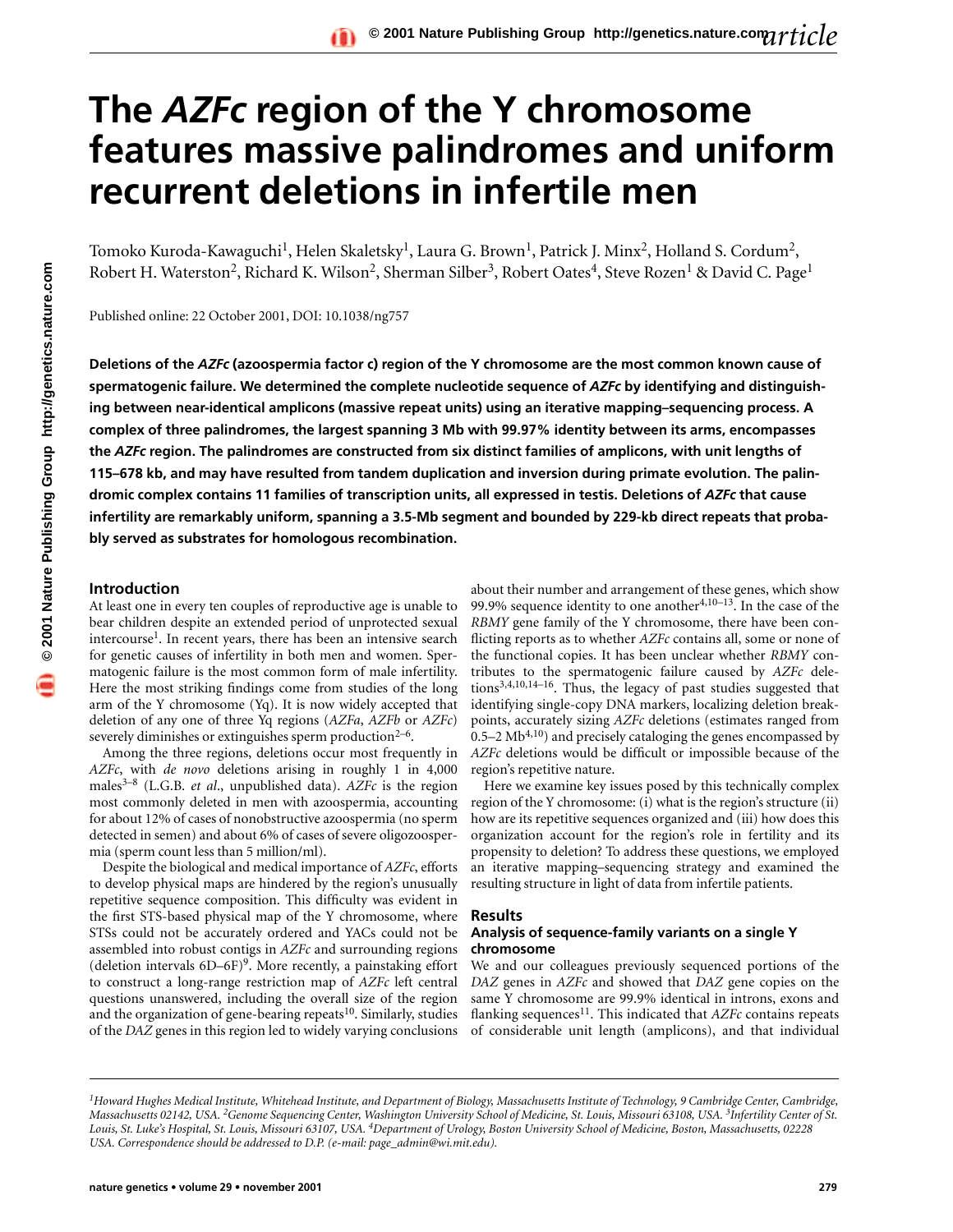amplicon copies might be indistinguishable from one another by conventional mapping methods (such as analysis of sequence-tagged site (STS) content and fingerprint analysis of BACs) because they yield incomplete comparisons of DNA sequences. Indeed, *AZFc*'s amplicon copies might be as similar in sequence as two Y chromosomes chosen at random from the population (∼99.97% identity)17.

These lessons from the *DAZ* amplicons led to a strategy for sequencing the entire *AZFc* region. First, we would use BAC clones from one man's Y chromosome (the RPCI-11 library, BACPAC Resources)18 to obtain all *AZFc* sequencing templates. We would thus avoid polymorphism, which might hinder our assembly of maps and sequences<sup>19</sup>. Second, we would map *AZFc* and sequence it as coupled and iterative processes, to distinguish and accurately place individual members of amplicon families. Sequencing of BACs selected from crude contigs assembled by conventional mapping methods would lead to map refinement, which in turn would enable selection of additional BACs for sequencing. Third, we would base the finished sequence of *AZFc* on a set of BACs that displayed substantial overlaps, which would allow us to verify that we had distinguished and accurately placed nearly identical amplicon copies.

Through the analysis of STS content, we initially organized 220 *AZFc* region BACs<sup>19</sup> into bins and hypothetical contigs and selected a hypothetical tiling path of BACs for sequencing. At many subsequent points, we revised the BAC map and selected additional BACs for sequencing based on our analysis of sequence-family variants (SFVs). SFVs are defined as subtle differences between closely related but nonallelic sequences $13,19$ , such as single-nucleotide substitutions or dinucleotide repeat–length variants. Because the *AZFc*-region BACs were derived from one man's Y chromosome, sequence differences



**Fig. 1** Amplicons and palindromes in 4.5-Mb portion of the human Y chromosome that includes *AZFc*. *a*, Dot-plot in which region's sequence is compared with itself. This compressed, triangular plot avoids redundancies and false symmetries that would appear in a conventional square plot. Amplicons of various families (blue, turquoise, green, red, gray and yellow arrows) are shown at the base of the plot. Each dot within the plot represents a perfect match of 500 bp. Direct repeats are shown as horizontal lines, inverted repeats as vertical lines and palindromes as vertical lines that nearly intersect the baseline. Palindromes P1, P2 and P3 are indicated, as are two smaller palindromes, P1.1 and P1.2, that lie within P1. Tinted squares reflect pairs of amplicons with nearly identical sequences; the adjacent numbers denote substitutions per 10 kb. Gray diagonal lines mark amplicon boundaries. Selected amplicons (b1, t1, t2, b2, g1, r1, r2, b3, g2, r3, r4, g3 and b4) are identified, as are sequences that occur once within the 4.5-Mb region (u1, u2 and u3). Orientation with respect to the centromere (cen) and long-arm telomere (qter) is shown. The full annotated sequence of the 4.5-Mb region is available in Web Tables A, B and C and Web Note A. *b*, BAC clones (from RPCI-11 library<sup>18</sup>) that have been completely or partially sequenced. Each bar represents the size and position of one BAC clone, identified by the numeric portion of its GenBank accession number (the alphabetic portion is omitted in each case; all accession numbers begin with the prefix 'AC'). Black bars represent finished sequence, deposited in GenBank, where finished sequences are trimmed to retain only 200 bp of overlap with adjoining BACs. Gray bars represent the 'trimmings' of those BACs not deposited in GenBank. Complete BAC sequences, with no trimming of overlaps, were essential in establishing and validating the BAC order shown. Untrimmed sequences for all BACs are available at http://staffa.wi.mit.edu/page/Y/azfc.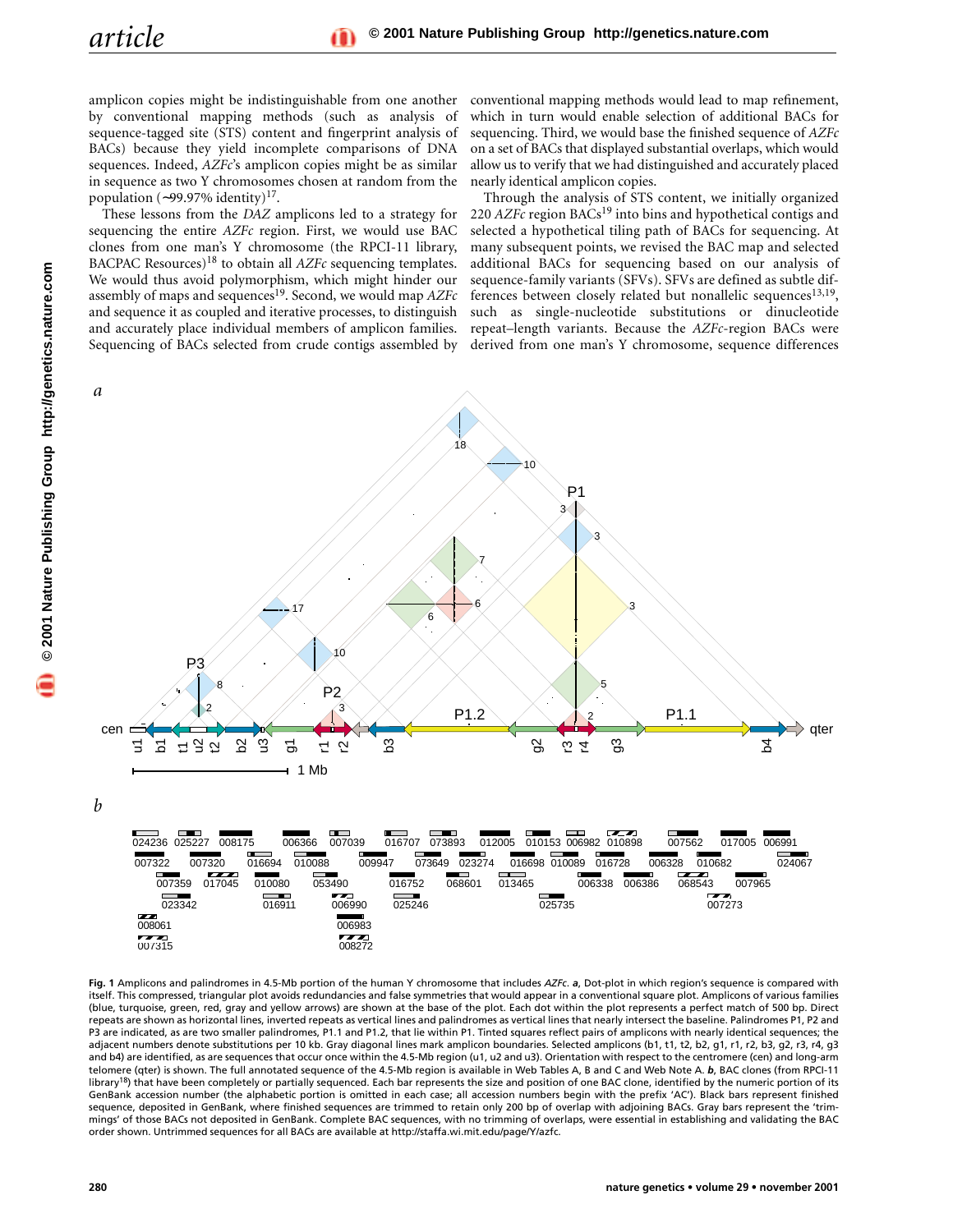between BACs could not represent allelic variants. We identified SFVs by comparing the sequences of BACs that initially appeared to overlap (as judged by STS content) but actually were derived from different amplicon copies. Using this approach, we disentangled lengthy amplicon copies that differed only slightly in DNA sequence. We ultimately assembled a 4.5-Mb sequence contig spanning the entirety of *AZFc*, based on 48 sequenced BACs (Fig. 1).

By design, the set of 48 sequenced BACs shows substantial redundancy, with overlaps between sequenced BACs totaling approximately 3 Mb (Fig. 1*b*). Nearly two-thirds of the nucleotides in the 4.5-Mb region were sequenced in two independent BAC clones. This allowed us to validate the 4.5-Mb sequence contig by exhaustively investigating all sequence discrepancies between overlapping BACs. We observed eight such discrepancies. In six of eight cases, re-sequencing of the discrepant site in new cultures of the same BACs resolved the discrepancies, suggesting that they were the result of mutations arising within the initial BAC cultures. In the remaining two cases, new BAC cultures failed to resolve the discrepancy. In these two cases, we examined all

other RPCI-11 BACs predicted to contain the discrepant nucleotide, and in both cases the variant was restricted to a single BAC. We concluded that these two discrepancies were due either to mutations in the BACs or to somatic mutations in the human donor. These two possibilities cannot be experimentally distinguished because

**Fig. 2** Sequence-based map of STSs, deletions, transcription units and autosomal homologies. *a*, Amplicon map (from Fig. 1*a*). Region of recurrent *AZFc* deletions is shown; precise locations of deletion endpoints within amplicons b2 and b4 are not known, as indicated by dotted lines. *b*, STSs employed in characterizing deletions. Asterisks denote new STSs. *c*, Results of testing genomic DNAs from a normal, fertile man (WHT1659) and 48 infertile men with *AZFc* deletions (WHT2381–WHT2564) for the presence or absence of STSs. Solid black bars encompass STSs that were present; minus signs represent absent STSs. Solid gray bars indicate that the presence or absence of sY627 in amplicon t2 cannot be determined with confidence because of cross-amplifying sY627 loci elsewhere in the palindromic complex. Open boxes represent positive PCR results that we dismiss because of (i) cross-amplifying loci elsewhere in the region and (ii) negative results with flanking STSs. *d*–*g*, Transcription units (solid triangles) and selected pseudogenes (open triangles). Direction of triangles indicates 5′→3′ polarity. *d*, Five gene families previously reported to have protein-coding potential. *e*, Two families of transcription units with significant predicted open reading frames. *f*, Four families of spliced but apparently noncoding tran-<br>scripts.  $g_i$  RBMY2 sequences. scripts. *g*, *RBMY2* sequences. *h*, Regions of homology to human chromosomes 3, 15 and 1. Homology to chromosome 1 extends distally beyond the region shown here.

no cell line or genomic DNA is available from the RPCI-11 donor. This analysis of overlaps suggests that mutations in the BACs (and, possibly, somatic mutations in the donor) are the major source of error in the 4.5-Mb sequence and that undetected errors of this kind are on the order of 1–3 per megabase.

# **Amplicons and symmetries revealed by genomic sequence analysis**

Examination of the *AZFc* sequence shows symmetries of unprecedented scale and precision. Fig. 1*a* is a compressed representation of a dot-plot analysis in which only perfect matches of at least 500 bp are scored. Inspection of the plot shows the following:

(i) There are six distinct families of amplicons (massive repeat units) in the region sequenced. The amplicon units range in length from 115 kb (gray) to 678 kb (yellow). The turquoise, gray and yellow amplicons each occur twice in the region sequenced, whereas the green amplicon occurs three times and the blue and red amplicons each occur four times. Together, the six amplicon families account for 93% (all but 313 kb) of the 4.5-Mb sequence shown in Fig. 1.

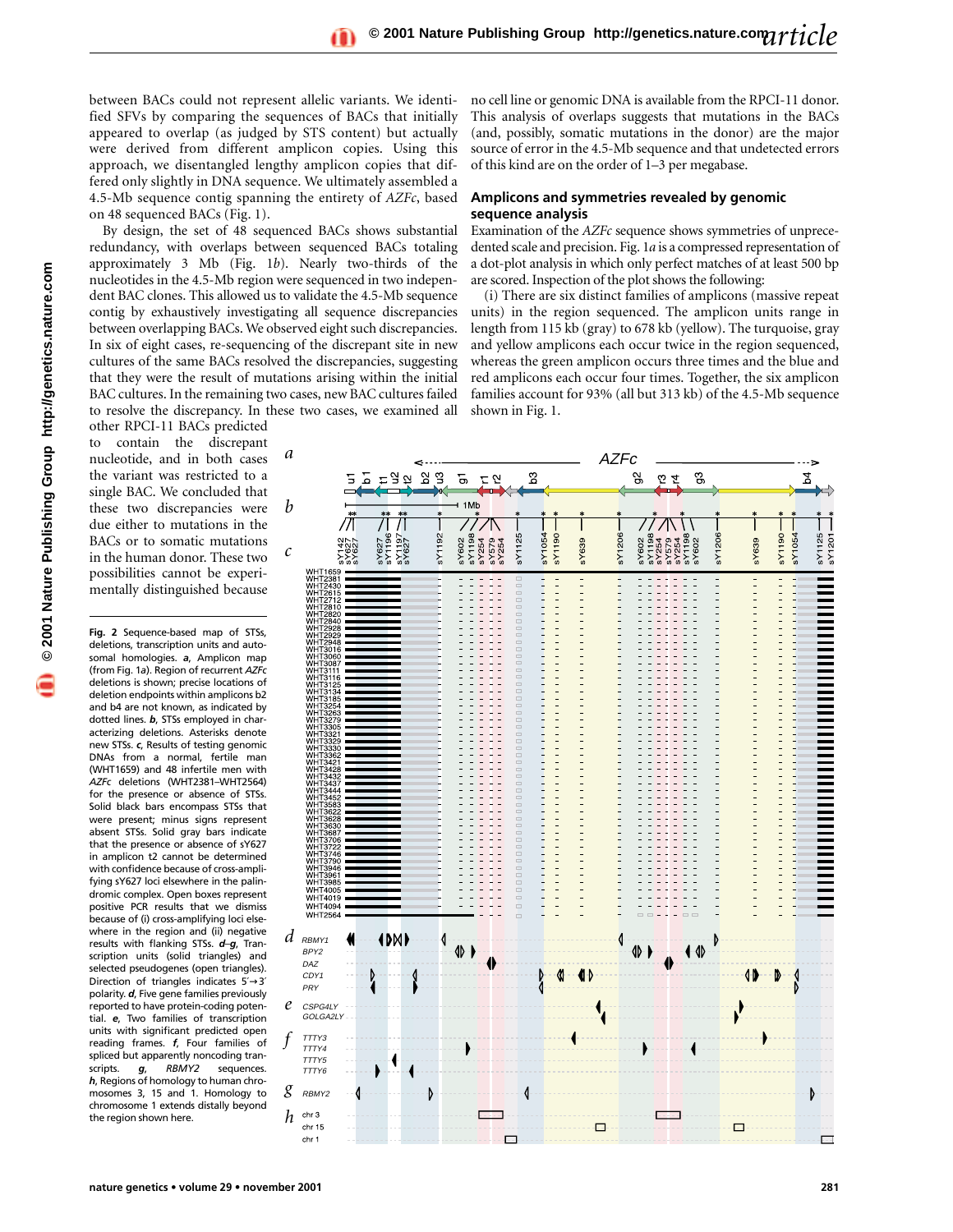

**Fig. 3** PCR assays of selected STSs in the DNA of four men with *AZFc* deletions (and, in three cases, their fathers). Three STSs correspond to *AZFc* genes, as listed. PCR product sizes are indicated at right.

(ii) The members of each amplicon family are nearly identical, with sequence divergences ranging from 2 or 3 substitutions per 10 kb (99.98% identity in certain turquoise, red, yellow, blue and gray amplicons) to 17 or 18 substitutions per 10 kb (99.82% identity in some blue amplicons). By convention, these percentage identities refer only to nucleotide substitutions and do not take account of insertions and deletions by which amplicon family members differ.

(iii) The amplicons are arrayed to form six large inverted repeats (represented by vertical lines and with a total length of 2.8 Mb) and three large direct repeats (represented by horizontal lines and with a total length of 1.0 Mb).

(iv) Three of the six inverted repeats are palindromes, or nearpalindromes, with large, inverted duplications bracketing much shorter intervening sequences. Notably, palindrome P1 has an arm length of 1.5 Mb, a span of 3 Mb and arm-to-arm identity of 99.97%. Within the arms of P1 lie two smaller palindromes, P1.1 and P1.2, each spanning 24 kb. Together, palindromes P1, P2 and P3 encompass 4.0 of the 4.5 Mb of sequence.

(v) There are no single-copy sequences in the 4.5-Mb region. The uncolored segments u1, u2 and u3 occur once each in this region. However, u1 shows 70–85% identity to a locus on Yp, u2 shows 70–90% identity to an interspersed Y-specific repeated locus and u3 falls within a 65-kb block of 99.7% identity to Yp. The uncolored 2-kb segments at the centers of the P1 and P2 palindromes are identical to each other.

#### **Uniform recurrent deletions causing spermatogenic failure**

Using the genomic sequence of *AZFc* and surrounding areas as a guide, we measured the length and localized the boundaries of *AZFc* deletions found in men with spermatogenic failure. We first developed several new PCR-based assays for the presence or absence of important sequence landmarks (STSs; Figs. 2*b* and 3). Using these new assays, we studied 48 infertile men with interstitial Yq deletions limited to *AZFc*. These 48 individuals had been identified during the course of screening azoospermic or severely oligospermic men for Y-chromosome deletions4,20–22. Specifically, these 48 individuals lack sY254 (a *DAZ* STS<sup>4</sup>) but possess both sY142 (proximal to *AZFc*) and sY160 (distal to *AZFc*).

Testing for the new STSs indicated that all but one of the 48 *AZFc* deletions share similar if not identical breakpoints, both distal and proximal. In 47 of the 48 men, the proximal boundary of the deletion falls within a 349-kb region bounded by STSs sY1192 and sY1197 (Figs. 2 and 3). In all 48 men, the distal boundary falls within a 229-kb region bounded by sY1054 and sY1125 (Figs. 2 and 3).

This clustering of breakpoints suggests a mechanism of *AZFc* deletion. On the Y chromosome and throughout the human genome, large deletions often seem to result from homologous recombination between direct repeat sequences $23-26$ . This is probably true for *AZFc* deletions, because the region in which the proximal breakpoints cluster is strikingly similar in sequence to the region in which the distal breakpoints cluster. Indeed, the proximal and distal breakpoint regions largely correspond to two members (b2 and b4, respectively) of the blue amplicon family in Fig. 2. Amplicons b2 and b4 are separated by more than 3 Mb on the intact Y chromosome, where they are arrayed as direct, 229 kb repeats flanking *AZFc*. Amplicons b2 and b4 show 99.9% nucleotide identity. The high similarity among the blue amplicons b1, b2 and b4, and between the turquoise amplicons t1 and t2, precludes our placing more precisely the proximal and distal breakpoints in the 48 men with *AZFc* deletions. In light of previous reports<sup>3-8,23-26</sup>, these findings suggest that homologous recombination between amplicons b2 and b4 is a frequent cause of spermatogenic failure in human populations. The sequencebased map and PCR assays described here should facilitate testing of this hypothesis by other investigators. Another mechanism may be responsible for the deletion in one of the 48 males (WHT2564), whose proximal breakpoint does not lie within the b2 amplicon (Fig. 2).

Assuming that homologous recombination occurs between amplicons b2 and b4, we estimate the size of the *AZFc* deletions (in 47 of the 48 men studied) to be 3.5 Mb. Without the assumption of homologous recombination, we estimate the size of those 47 *AZFc* deletions to be 3.3–3.8 Mb.

## **Intermingled families of testis-specific transcription units**

Using the complete, 4.5-Mb DNA sequence of the palindromic complex including *AZFc*, we set out to catalog systematically the complex's genes. We electronically identified and scrutinized all matches to previously reported Y-chromosomal genes. In addition, we used RT–PCR analysis and/or sequencing of cDNA clones to experimentally investigate both (i) electronic matches to publicly deposited ESTs and (ii) potential genes predicted using GenScan software<sup>27</sup>.

We found that the palindromic complex contains 11 families of transcription units, most of which seem to be expressed exclusively or most abundantly in testis (Fig. 2*d–f* and Web Table D).The complex contains 15 apparently intact genes that represent five families previously reported to have protein-coding potential: *RBMY1*, *PRY*, *BPY2*, *DAZ* and *CDY1* (refs. 4,14,28). The region also contains a total of 21 *RBMY*, *PRY*, *BPY2* or *CDY* pseudogenes. In addition, we identified six new families of transcription units, including two families with significant open reading frames (*CSPG4LY* and *GOLGA2LY*) and four families of spliced but apparently noncoding transcripts (*TTTY3*, *TTTY4, TTTY5* and *TTTY6*). The palindromic complex also carries four genes or pseudogenes of the previously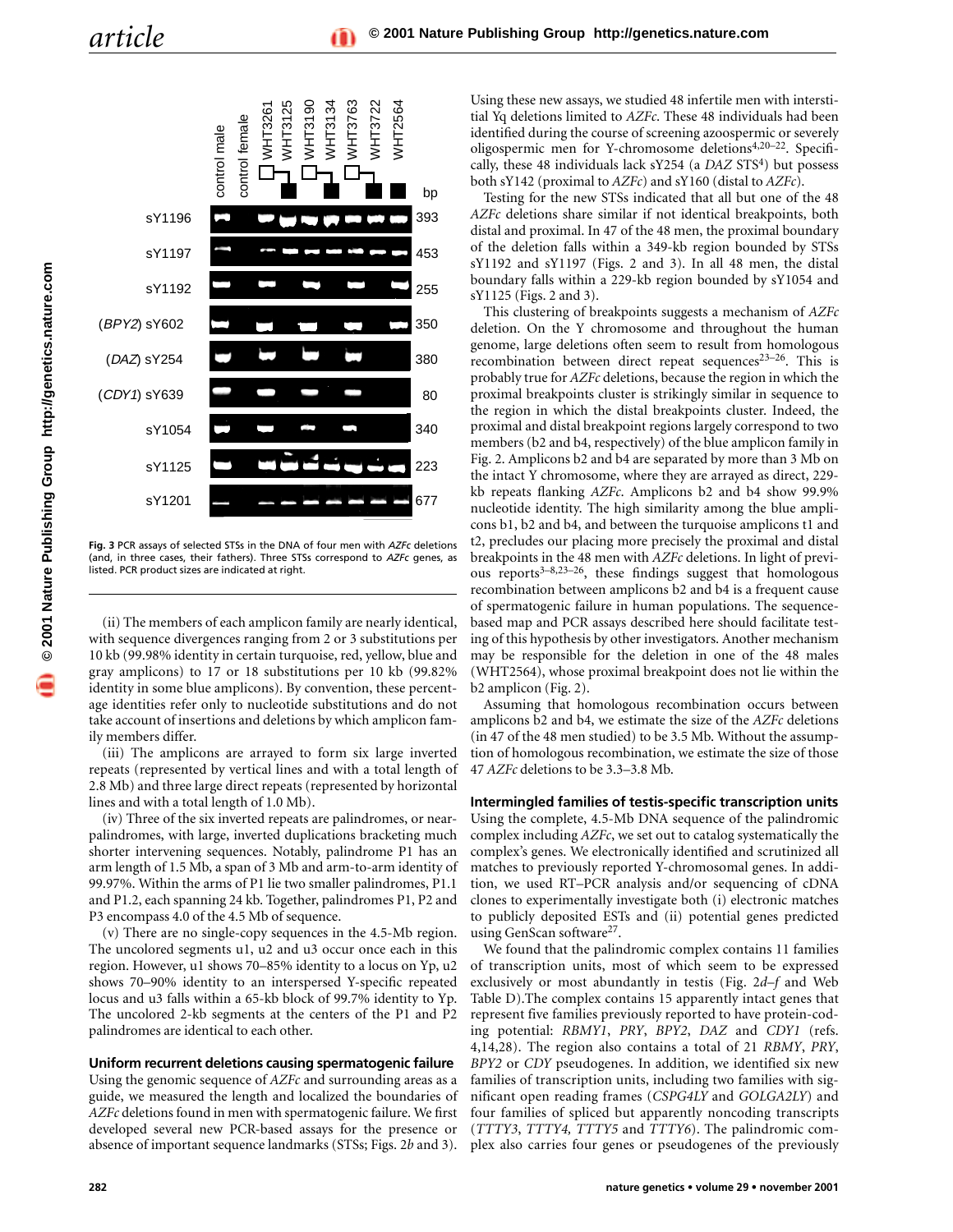

**Fig. 4** Comparison of 78-kb segment of human chromosome 3 with two segments of Y chromosome totaling 540 kb. In this conventional (rectangular) dot-plot, each dot represents a perfect match of 15 bp. Structures of *DAZL* (on chromosome 3) and of the four *DAZ* genes are indicated. Orientation of Y-chromosomal sequences with respect to centromere (cen) and long-arm telomere (qter) is shown; orientation of chromosome 3 sequence is not known.

reported *RBMY2* family<sup>14,29</sup>; we have not detected transcription of these *RBMY2* sequences.

Of the 11 families of experimentally verified transcription units in the 4.5-Mb palindromic complex, 7 are located exclusively within the 3.5-Mb *AZFc* region proper (defined by *AZFc* deletions; Fig 2*c*): *BPY2*, *DAZ*, *CDY1*, *CSPG4LY*, *GOLGA2LY*, *TTTY3* and *TTTY4*. Spermatogenic failure in men with *AZFc* deletions is probably caused by the absence of one or more of these seven families, all of which are transcribed in testis. The palindromic complex's four other gene families, *RBMY1, PRY*, *TTTY5* and *TTTY6*, may be involved in spermatogenic failure caused by deletions of the *AZFb* region, which has been reported to lie just proximal to *AZFc*5.

#### **Discussion**

**Structure of the palindromic complex.** We know of no other genomic region in any organism in which intermingled, hierarchically organized amplicons and palindromes have such scale, copy-to-copy uniformity and elaborate mosaicism (Fig. 1). Six distinct families of amplicons, with an aggregate nucleotide complexity of 1.6 Mb, comprise nearly the whole region. They are the building blocks of three palindromes, or near-palindromes, with an aggregate span of 4.0 Mb.

The region's most notable landmark, the P1 palindrome, shows 99.97% arm-to-arm identity across a span of 3.0 Mb, dwarfing all previously described inverted repeats. The next largest known inverted repeats are about one-third this size, and they are found on human chromosome 5, in the spinal muscular atrophy (SMA) region<sup>30</sup>. These repeats complicated positional cloning of the SMA gene in the mid-1990s<sup>30,31</sup> and continue to hamper sequencing of the *SMA* region by conventional methods<sup>32</sup>. Other, smaller inverted repeats have also been described in the human genome, but none rivals the size and symmetry of the P1 palindrome.

It is apparent why all previous efforts, relying on techniques that included STS content analysis, restriction mapping, Southern blot analysis and fluorescence *in situ* hybridization, failed to decipher the organization of *AZFc*. The techniques used in previous studies could not distinguish amplicons that have the size and sequence similarity found in *AZFc* (Fig 1*a*). The extraordinary structure of the *AZFc* complex can be perceived and understood only when accurate genomic sequencing of clones drawn from a single Y chromosome and analysis of SFVs identified through such sequencing are fully integrated with conventional mapping methods.

**Uniform recurrent deletions and homologous recombination.** The highly recurrent nature of *AZFc* deletions is apparently a consequence of *AZFc*'s amplicon structure. The arrangement, similarity and size of the b2 and b4 amplicons offer ample opportunity for deletion via homologous recombination (Fig. 2). Although both *AZFc* and *AZFa* deletions appear to result from homologous recombination between direct repeats on the Y chromosome, *AZFc* deletions seem to arise far more frequently in human populations around the world $3-8$ . For example, in a study of 823 men with azoospermia or severe oligozoospermia (all ascertained through infertility clinics), we identified 54 *AZFc* deletions (48 of these deletions are shown in Fig. 2) but just one AZFa deletion<sup>23,33</sup>. These findings probably reflect the relative rates of *de novo* deletion of *AZFc* and *AZFa*. As both *AZFc* and *AZFa* deletions appear to affect spermatogenesis exclusively and dramatically, these deletions should be ascertained with similar efficiencies through infertility clinics. Nearly all *AZFc* and *AZFa* deletions examined have proven to be *de novo*4,5,8,20,33. The relative frequency of the deletions reflects the relative size of the corresponding targets for homologous recombination. The b2 and b4 amplicons that flank the *AZFc* region are 229 kb long (Figs. 1 and 2), whereas the direct repeats flanking the *AZFa* region are just 10 kb long23–25.

The *AZFc* complex contains many amplicon pairs in addition to b2/b4 (Fig. 2). Some of these may prove to be targets for homologous recombination, resulting in deletions (or inversions or duplications) distinct from the canonical *AZFc* deletion described here. In addition, interstitial Yq deletions (associated with spermatogenic failure) that include but extend beyond *AZFc* have been reported8,22,34. Whether these '*AZFc*-plus' deletions are the result of homologous recombination between direct repeats remains to be investigated.

**Functional specialization.** The palindromic complex that encompasses *AZFc* is extraordinary not only in its structure but also in its functional specialization. Whereas roughly half of the genes on the Y chromosome are ubiquitously expressed<sup>28</sup>, ubiquitously expressed genes seem to be excluded from the 4.5-Mb palindromic complex that includes *AZFc*. The complex includes approximately 27 transcription units belonging to 11 spatially intermingled families (Fig. 2). All of the identified transcription units seem to be expressed predominantly or exclusively in testis4,14,28. In males, nullisomy for the 3.5-Mb *AZFc* region proper (including 19 transcription units comprising seven distinct families) seems to affect only one cell lineage (spermatogenic) and only one aspect of male differentiation (spermatogenesis). Apart from spermatogenic failure, boys and men with *AZFc* deletions appear to be healthy4,35. Many contiguous gene deletions have been described for the human X chromosome and autosomes $26$ , but few if any nullisomic deletions of comparable size and genetic complexity display the phenotypic singularity of *AZFc*. In mammalian genomes, the combined transcriptional complexity and functional specialization of the *AZFc* complex is matched only in the major histocompatibility complex, a similarly sized (3.6-Mb) region with a large, diverse array of genes that function in immune recognition<sup>36</sup>.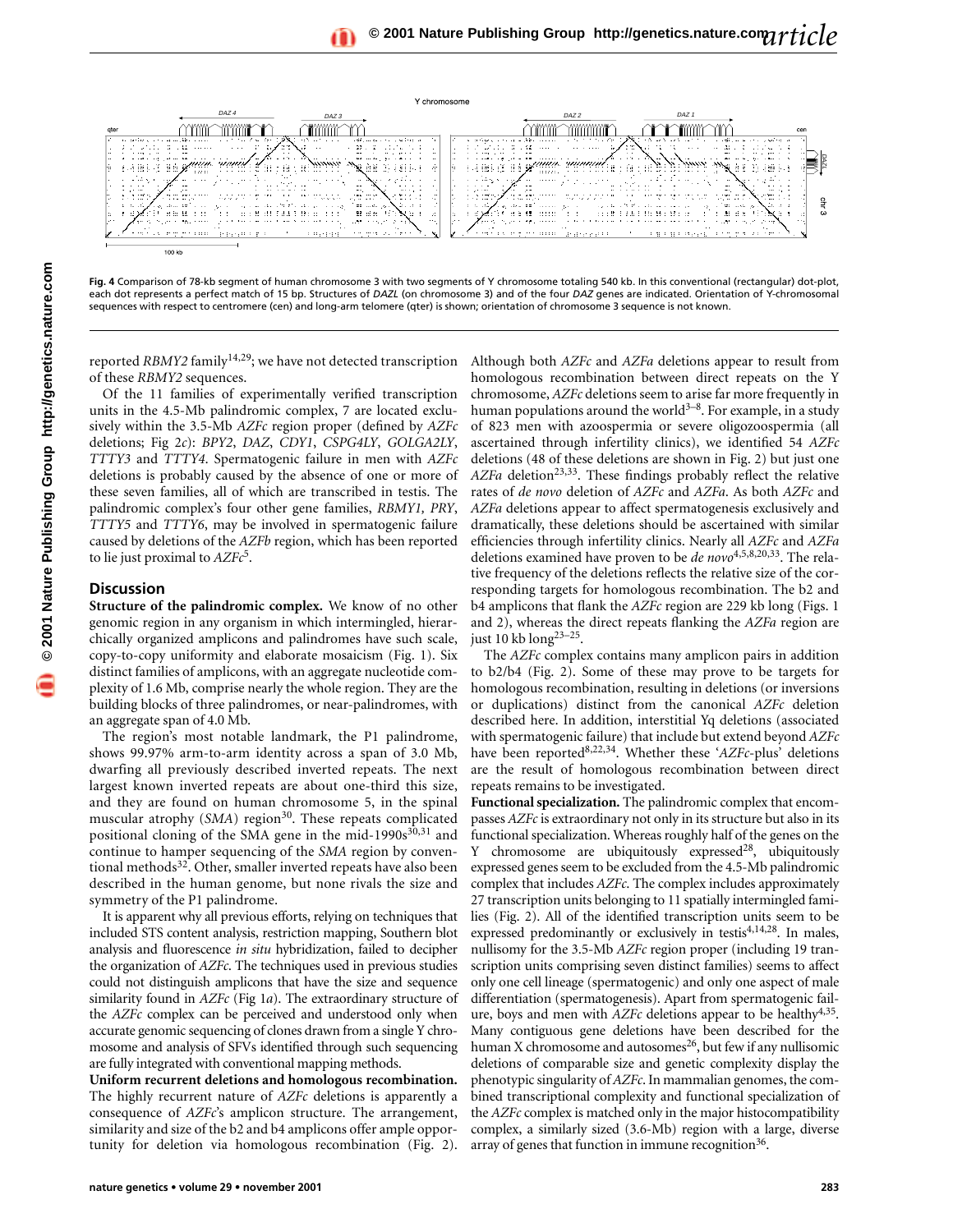**Reconstructing the evolution of the palindromic complex.** The human X and Y chromosomes evolved from an ordinary pair of autosomes $37-39$ . Until recently, it was thought that the Y chromosome evolved solely through monotonic decline in the function and density of the ancestral autosome's genes. In essence, the Y chromosome was understood to be a decaying autosome whose genes were preserved intact on the X chromosome37,38. Although this classical model has considerable explanatory power in those regions of the Y chromosome with extensive sequence similarity to the X chromosome, it does little to explain the palindromic complex described here. We propose, based on past and present findings, that the palindromic complex was molded during evolution through seven molecular processes, altogether reincarnating this region of the Y chromosome.

Three previously identified molecular evolutionary processes contribute to the palindromic complex's rich array of testis-specific genes: transposition of autosomal transcription units (such as *DAZ*), retroposition of autosomally encoded mRNAs (*CDY*) and persistence of genes previously shared with the X chromosome (*RBMY*)11,40–42. For example, the four *DAZ* genes arose during primate evolution through the transposition and subsequent amplification of a single-copy autosomal gene, *DAZL*, that is still extant on human chromosome 3 (refs. 11,13). By comparing the sequence of the palindromic complex with that of chromosome 3, we determined that the autosome-to-Y transposition unit was at least 78 kb long, including 12 kb 5′ of and 48 kb 3′ of the 18-kb *DAZL* transcription unit (Fig. 4). Amplification of portions of the 78-kb transposed segment ultimately accounted for 540 kb of the palindromic complex, including four *DAZ* tran-

![](_page_5_Figure_4.jpeg)

scription units with a combined length of 266 kb (Fig. 4).

Transposition and amplification of autosomal transcription units may also have given rise to the *CSPG4LY* and *GOLGA2LY* families. These transcription units are located within each arm of the P1 palindrome, in an 80-kb segment that shows 95% nucleotide identity to human chromosome 15 (Fig 2*h*). Transcribed homologs of *CSPG4LY* and *GOLGA2LY* are found in the corresponding region of human chromosome 15. A third autosomal transposition may have given rise, on each arm of the P1 palindrome, to 115-kb segments that have 97% nucleotide identity to human chromosome 1 (Fig. 2*h*).

In addition to transposition, retroposition and persistence, the palindrome complex evolved through intragenic tandem duplication and exon pruning. As previously reported, these two processes transformed an ancestral Yborne *DAZ* gene with 11 exons (as in *DAZL*) into the modernday *DAZ* genes, each containing as many as 28 exons and 19 pseudoexons<sup>11,13</sup>. Similarly, intragenic tandem duplication

**Fig. 5** Proposed model of origins of the P1 palindrome through *Alu*-mediated tandem duplication and subsequent inversion. *a*, Alignment of nucleotide sequences of three *Alu* elements whose locations within palindromic complex are indicated in *b*. Eight nucleotides at which A2 or A1 differs from A2/1 are shaded. Box denotes 4-bp region to which recombination between A2 and A1 is localized. *b*, Proposed tandem duplication (resulting from recombination between *Alu* repeats A1 and A2) followed by inversion (resulting from recombination between amplicons).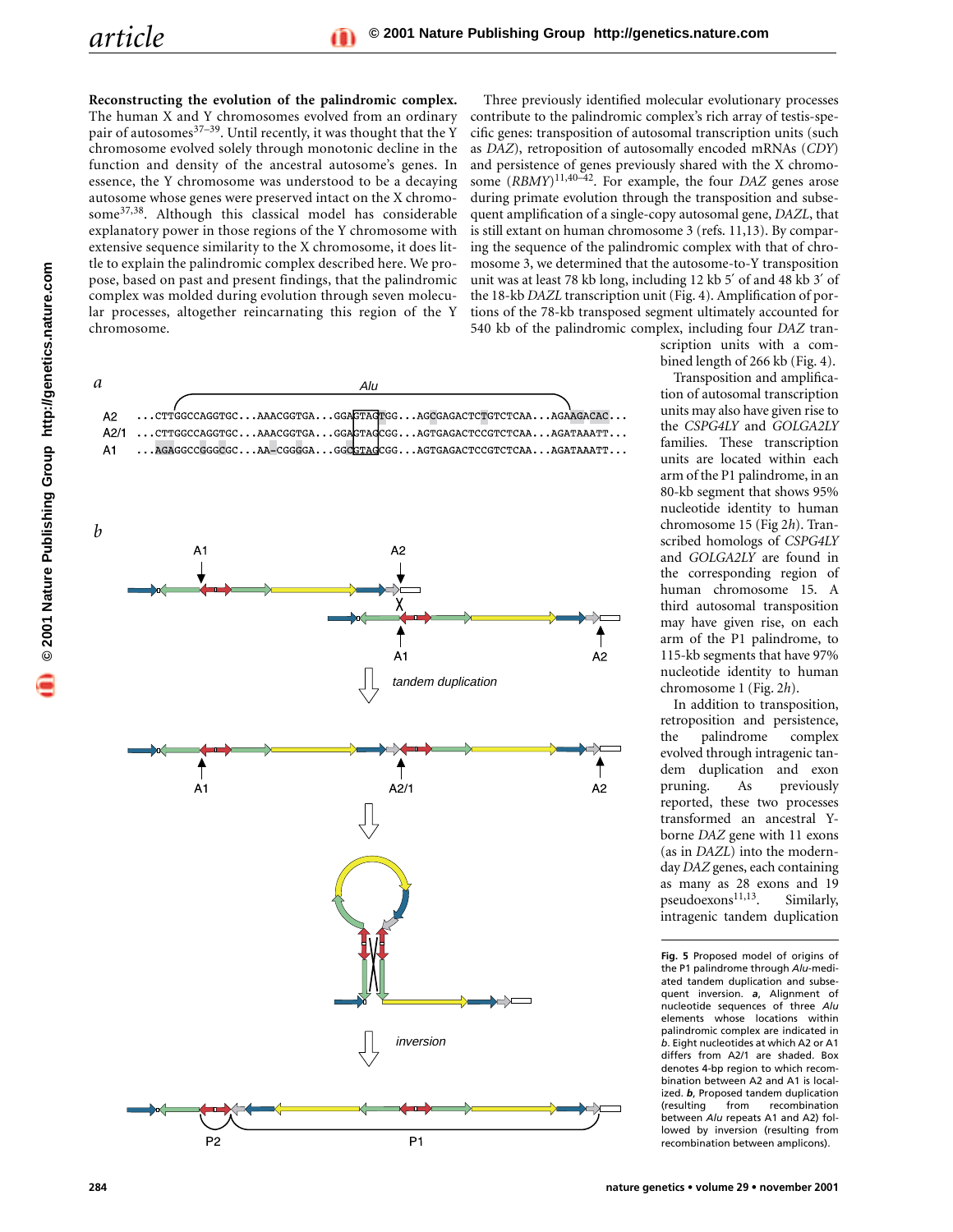**1** © 2001 Nature Publishing Group http://genetics.nature.com **© 2001 Nature Publishing Group http://genetics.nature.com** and exon pruning modified *RBMY1*. We determined this by comparing the *RBMY1* genes sequenced here with the recently sequenced *RBMX* locus<sup>43</sup>. We infer that an ancestral Y-borne gene with 9 exons (as in *RBMX*) was transformed into *RBMY1* with 12 exons and 1 pseudoexon (data not shown).

These molecular evolutionary processes by which genes were derived and modified, however, do not account for the region's most remarkable structures, the palindromes. Based on our examination of the region's sequence, we hypothesize that the P1 palindrome was generated during primate evolution through supragenic tandem duplication and subsequent inversion (Fig. 5). The region's other palindromes may have arisen through analogous two-step processes. In the case of P1, DNA sequence analysis suggests that a 1.6-Mb segment was tandemly duplicated as a result of homologous recombination between *Alu* repeats 'A1' and 'A2' on misaligned Y chromatids (Fig. 5). The A1 and A2 elements, separated by 3 Mb on the modern Y chromosome, differ at eight nucleotide positions. Both elements are diverged about 2% from the *Alu*Ya5 consensus (RepeatMasker database; A.F. Smit, personal communication). Homologous recombination between A1 and A2 readily and precisely accounts for the sequence of a third *Alu* element, A2/1. We have localized the probable point of recombination (and duplication) to a region of four base pairs (Fig. 5*a*). We hypothesize that this tandem duplication was followed by inversion of a large (1.3–2.4-Mb) segment. The inversion was apparently mediated by homologous recombination between 0.6-Mb inverted repeats. This economical, two-step hypothesis accounts not only for the existence of the 3-Mb P1 palindrome but also for the present boundaries of the smaller, immediately adjacent P2 palindrome (Fig. 5).

This elaborate and unusual evolutionary path, together with the vital spermatogenic functions encoded within the palindromic complex, raises the question of the adaptive pressures that favored this unusual structure. The evolutionary formation of the palindromic complex contrasts with the view of the Y chromosome as a decaying X chromosome. Analysis of the sequence of the entire Y chromosome may show these opposing evolutionary dynamics in a larger context.

### **Methods**

**Mapping, sequencing and analysis of SFVs.** We studied *AZFc* region BACs that we had isolated previously<sup>19</sup> from the RPCI-11 library (BAC-PAC Resources)<sup>18</sup>. We sequenced individual BACs using previously described methods<sup>43</sup>. BACs that contained *DAZ* genes were difficult to assemble because of intragenic tandem repeats $11,13$ ; here we employed supplementary methods, including the sequencing of M13 short-insert libraries<sup>44</sup> derived from selected 7-10-kb plasmid subclones, and 'transposon bombing' of 5–7-kb plasmid subclones<sup>45</sup>. We obtained high-accuracy sequence for the 48 BACs shown in Fig. 1. The average overlap between consecutive sequenced BACs (Fig. 1) was 70 kb, with only two overlaps shorter than 20 kb (10 kb and 5 kb, both due to the absence within the RPCI-11 library of other BACs with larger overlaps). With amplicon copies differing at a minimum of 2 nt per 10,000 (Fig. 1*a*), we expected an incorrect overlap of 70 kb to be revealed by at least 14 single-nucleotide differences. We typed BACs for SFVs by PCR amplification of SFV sites and sequencing of the resulting PCR products. Web Table E provides detailed descriptions of 35 SFVs studied in this manner.

In addition, we identified and sequenced BACs containing segments of human chromosomes 1, 3 and 15 that showed sequence similarity to *AZFc*.

**Dot plot and sequence analysis.** We carried out dot-plot analyses using custom Perl code (http://staffa.wi.mit.edu/page/Y/azfc). When counting single-nucleotide differences per 10 kb, we used FASTA3 (ref. 46) to align sequences, excluding insertions, deletions and variable-copy-number tandem repeats, including microsatellites and polynucleotide tracts.

**Characterization of naturally occurring deletions.** By screening 823 men with idiopathic, nonobstructive azoospermia or severe oligozoospermia (less than 5 million sperm/ml) for Y-chromosome deletions, we identified 54 men with interstitial deletions limited to *AZFc*. These men lacked sY254 (a *DAZ* STS) but possessed both sY142 (proximal to *AZFc*) and sY160 (distal to *AZFc*)4. An additional 19 men (of the 823) lacked sY254 but did not possess sY142 and/or sY160. These men were not included in the present study. For 6 of the 54 men with deletions limited to *AZFc*, DNA stocks were depleted. We studied the remaining 48 men in detail (Fig. 2*c*). We have deposited at Gen-Bank PCR conditions and primer sequences for all STSs employed.

**Electronic prediction and laboratory validation of new transcription** units. We used BLAST<sup>47</sup> to find matches between the 4.5-Mb sequenced region and all publicly available human ESTs. We experimentally investigated all high-similarity matches where the EST sequence showed evidence of polyadenylation or splicing, and identified the *TTTY4*, *TTTY5* and *TTTY6* transcription units in this way.

In addition, GenScan<sup>27</sup> predicted 19 new genes, all of which we tested by RT–PCR. For each predicted gene, we selected four consecutive predicted exons. For several predicted genes, we were able to select and study a second set of four consecutive predicted exons. For each exon set, we chose six primers: forward primers from exons 1, 2 and 3 and reverse primers from exons 2, 3 and 4 (ref. 48). We combined the primers in six pairings: the exon 1 forward primer with the exon 2, 3 and 4 reverse primers; the exon 2 forward primer with the exon 3 and 4 reverse primers; and the exon 3 forward primer with the exon 4 reverse primer. For RT–PCR, we prepared two cDNA pools (the first using oligo-dT priming and the second using random hexamer priming) from each of the following mRNA samples (Clontech), all from adults unless otherwise noted: (i) testis (ii) pooled salivary gland, stomach, small intestine, pancreas, fetal liver and spleen; (iii) pooled brain, fetal brain, placenta, prostate and thymus and (iv) pooled adrenal gland, heart, lung, skeletal muscle and trachea. We then tested the resulting cDNA pools using the six primer pairs. When a positive RT–PCR result indicated that a predicted gene might be transcribed, we sequenced the PCR product. If the sequence confirmed that the predicted gene was transcribed, we scrutinized the entire predicted gene through additional RT–PCR reactions and sequencing of PCR products, thus defining the transcript more fully. We identified the *CSPG4LY*, *GOLGA2LY* and *TTTY3* transcription units in this way.

**Chromosomal hybrid panels.** We used NIGMS human-rodent panels 1 and 2 (ref. 49) to confirm large-scale homology to chromosomes 1, 3 and 15 (Fig. 2*h*).

**GenBank accession numbers.** Sequenced Y-chromosomal BAC clones (all from RPCI-11 library; Fig. 1*b*); sequenced autosomal BAC clones (all from RPCI-11 library). Chromosome 1: 366C6, AC015973. Chromosome 3: 194G10, AC010139; 224E16, AC010727. Chromosome 15: 152F13, AC010724; 156N7, AC010725; 96J23, AC011295. Sequences of boundaries of amplicons as shown in Figs. 1 and 2: AF334526 through AF334546. Primer sequences and PCR conditions for previously reported STSs: sY142, G38345; sY160, G38343; sY254, G38349; sY579, G63909; sY602, G34986. Primer sequences and PCR conditions for new STSs: sY627, G67175; sY639, G67162; sY1054, G67163; sY1125, G67164; sY1190, G67165; sY1192, G67166; sY1196, G67167; sY1197, G67168; sY1198, G67169; sY1201, G67170; sY1206, G67171. New transcripts: *CSPG4LY* (chondroitin sulfate proteoglycan 4–like Y), AF332228; *GOLGA2LY* (golgi antigen 2–like Y), AF332229; *TTTY3* (testis transcript Y 3), AF332230; *TTTY4* (testis transcript Y 4), AF332231; *TTTY5* (testis transcript Y 5), AF332236; *TTTY6* (testis transcript Y 6), AF332237.

*Note: Supplementary information is available on the Nature Genetics web site (http://genetics.nature.com/supplementary\_info/).*

#### **Acknowledgments**

*We thank C. Tilford and R. Saxena for scientific contributions, L. Hillier for project management, M. Goodheart, L. Pooler, T.V. Pyntikova and M. Velez-Stringer for technical contributions, C. Bruning, V. Cardone, A. de la Chapelle,*